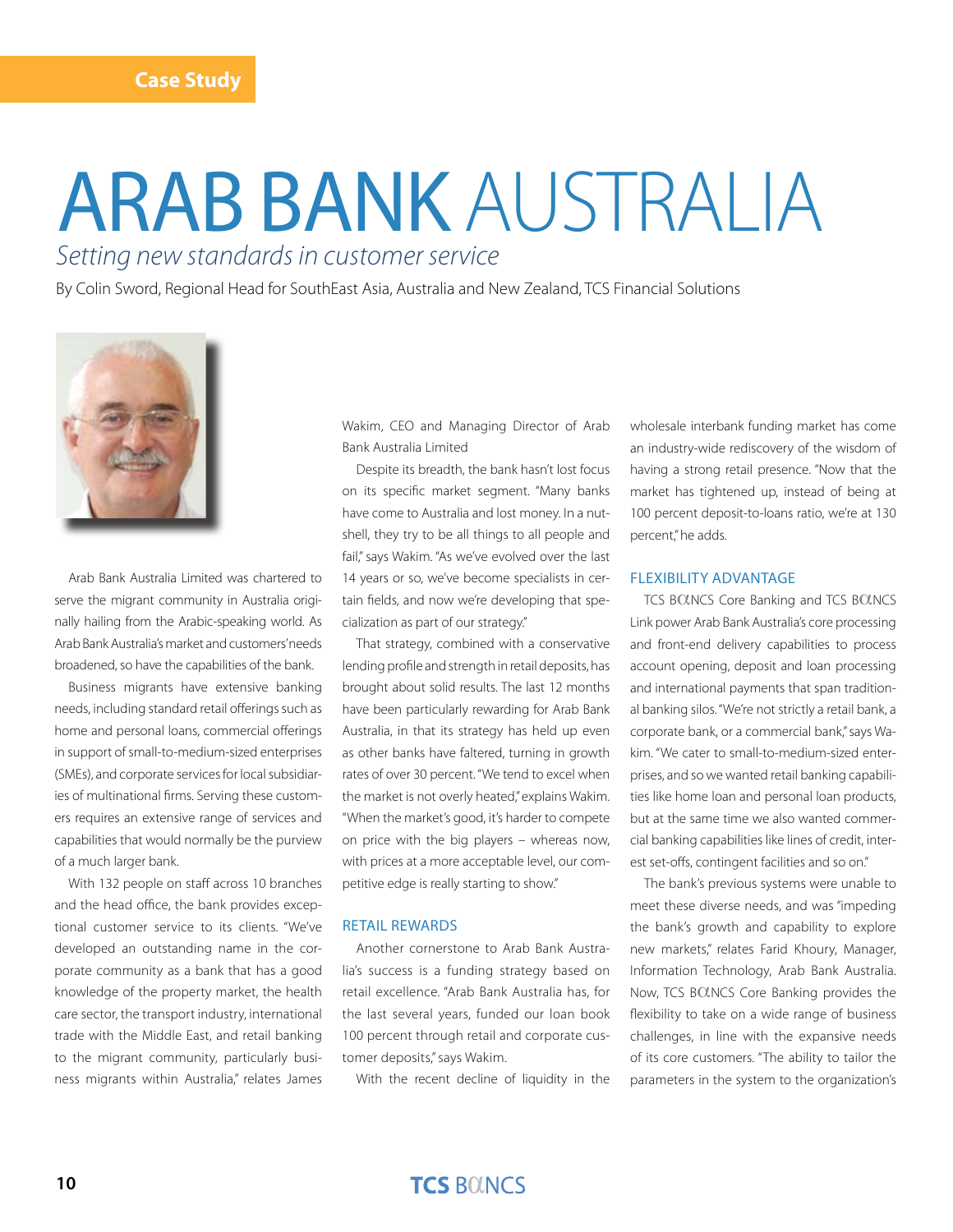

ARAB BANK AUSTRALIA Assets: AUD \$1.3 billion in assets Branches: 10 Employees: 132









Arab Bank Australia

# **TCS BOINCS**